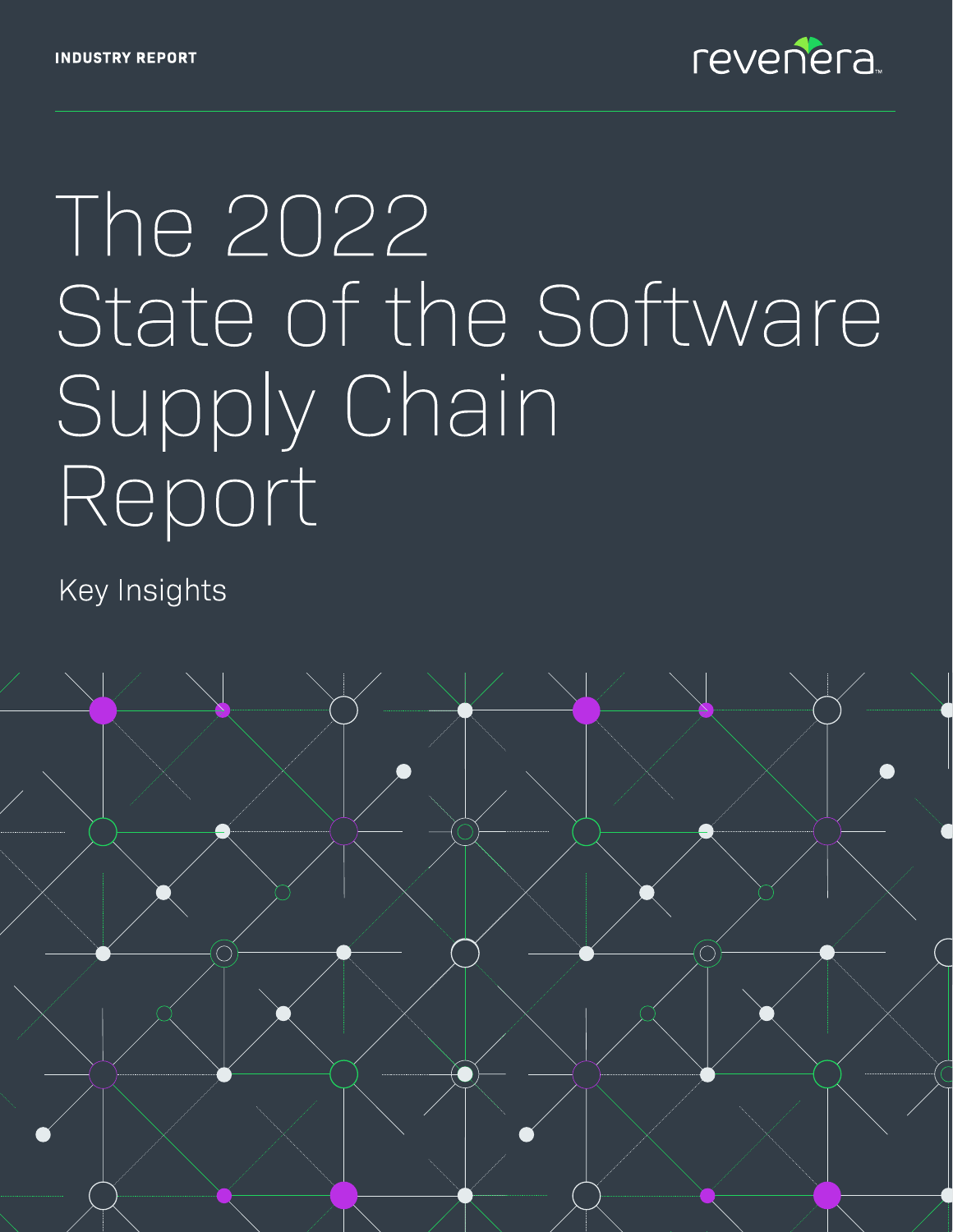# Introduction

This report compiles the data from over 100 Revenera audit services projects in order to identify the latest trends related to what companies know about the open source software (OSS) in their applications, the associated license compliance and security risk, and severity of discovered issues. As the use of open source continues to go up, as well as increased attacks on the software supply chain, this report is critical to understanding how to better seize the opportunities provided by OSS while protecting IP and potential revenue loss from increased risk.

## Executive Summary

In our 2021 report, with the upheaval caused by COVID-19, we stated that the prior year "represented the stampeding herd over the hill." Things didn't get much better. In fact, COVID stuck around and fundamentally changed the way we both live and work, and how companies engage with, sell to, and keep customers. As a result, the digital supply chain has never been more important—and it's under attack. 64% of organizations have been impacted by a software supply chain attack in the last year<sup>1</sup>. To make matters more alarming, most teams lack the resources, budget, and knowledge to manage a crisis.

The software industry's reliance on open source, along with a sharp increase in OSS dependencies and the frequency of newly reported security exploits has set up a perfect storm for supply chain security<sup>2</sup>. In the past, companies prided themselves in developing 100 percent of their own code. Today it would be difficult to find a company that does not leverage a multitude of OSS components in order to accelerate time to market and make use of community-developed and

tested capabilities. Code may be farmed out to a partner, a vendor, contractor, or various other companies that build on top of each other's code to create a final application. There's code in-house developers write and there's supplier code. All of these are entry points into the software supply chain. It's imperative for companies to have a deep understanding of the supply chain to be able to control potential unknown risk.

**64%**

**of organizations have been impacted by a software supply chain attack in the last year**

<sup>1</sup>Anchore, Anchore 2021: Software Supply Chain Security Report 2Alex Rybak, Incorporating SCA Into Your Application Security Strategy, May 2021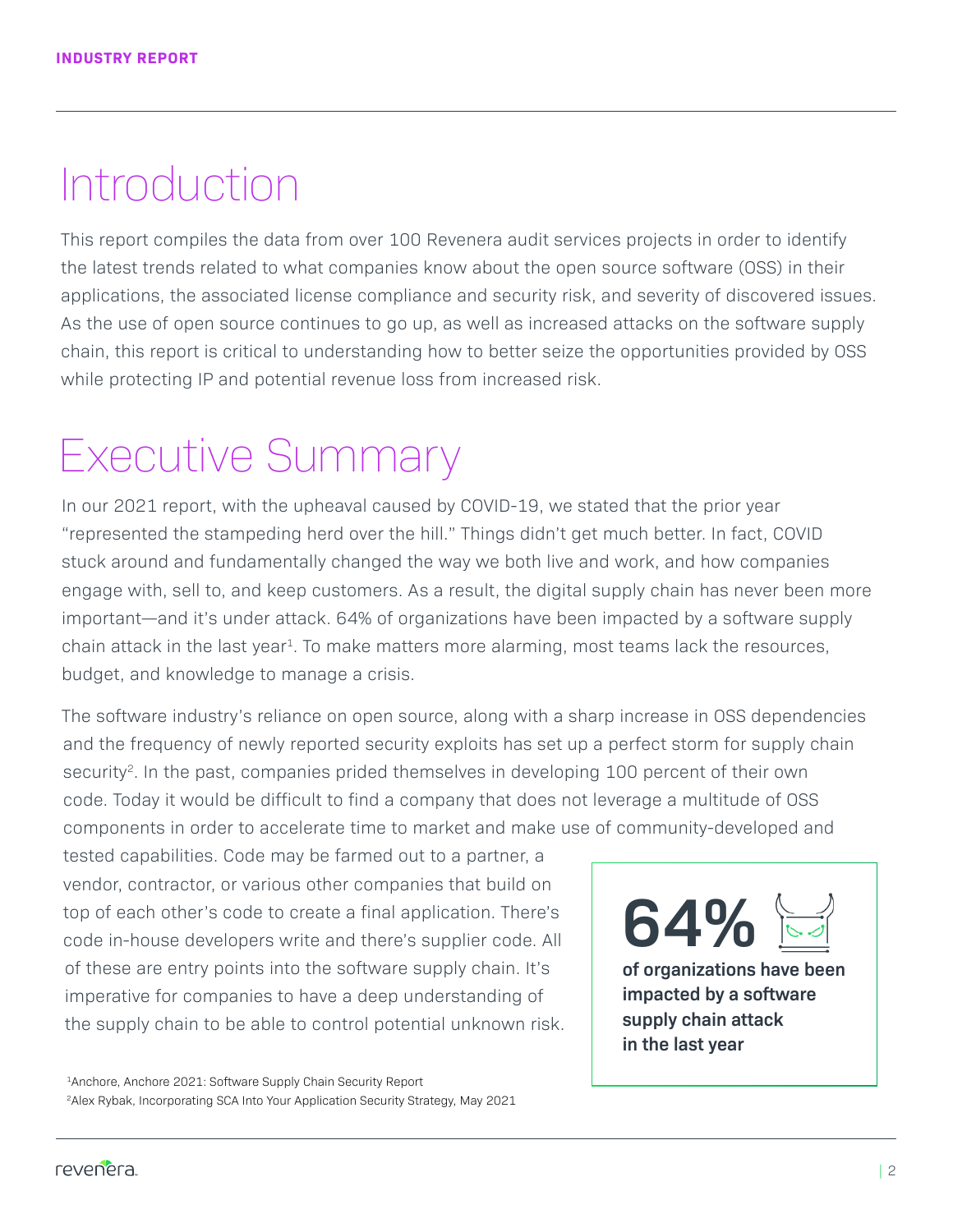The industry and markets continue to respond to software supply chain and security risk by increasing regulations aimed at discovering and tracking open source issues. NIST, PCI, OpenChain, OWASP, MITRE, NHTSA, and GDPR are just a few of the organizations that put in place new or additional guidelines meant to minimize security and compliance risk. In May the U.S. Government initiated a Cybersecurity Executive Order (EO) that includes new security requirements for software vendors selling software to the U.S. government. The EO puts the Software Bill of Materials (SBOM) center stage now and into the future by stating that any software provider that sells software into the federal government must provide an SBOM. The private sector is following suit. This year at least a third of organizations are planning on complying with the Executive Order<sup>3</sup> while 43 percent believe they need assistance with all the emerging regulatory and compliance requirements<sup>4</sup>.

2021 further illustrated the greater need for companies to consider their tech stacks. The use of open source creates a requirement for organizations to implement a Software Composition Analysis (SCA) solution to empower development teams to leverage the benefits of third-party software in the devops lifecycle while minimizing OSS security and license compliance risk for customers, partners, and end users.

To help companies better understand the current state of license compliance and the role compliance plays in enhancing transparency and control while minimizing risk, Revenera developed the *2022 State of the Software*  **Supply Chain** report<sup>5</sup>. This report helps security, software development, and legal experts understand market trends and benchmark their own efforts against others.

#### **What is Software Composition Analysis?**

 Software Composition Analysis includes products and services designed to support:

- Cataloging the usage of open source and third-party software
- Managing intellectual property and security risks
- Operationalizing organizations' open source strategy
- Detection of OSS components regardless of how deep those components are embedded in the codebase
- Delivering a complete and accurate Software Bill of Materials (SBOM) to customers and downstream supply chain partners
- **•** Increased transparency into the software supply chain

3Anchore Security, 2022 Anchore Security Report

4 Forrester Opportunity Snapshot: a custom study commissioned by Perforce, April 2021 5 The analysis includes findings from the anonymized data of 105 audit projects in 2021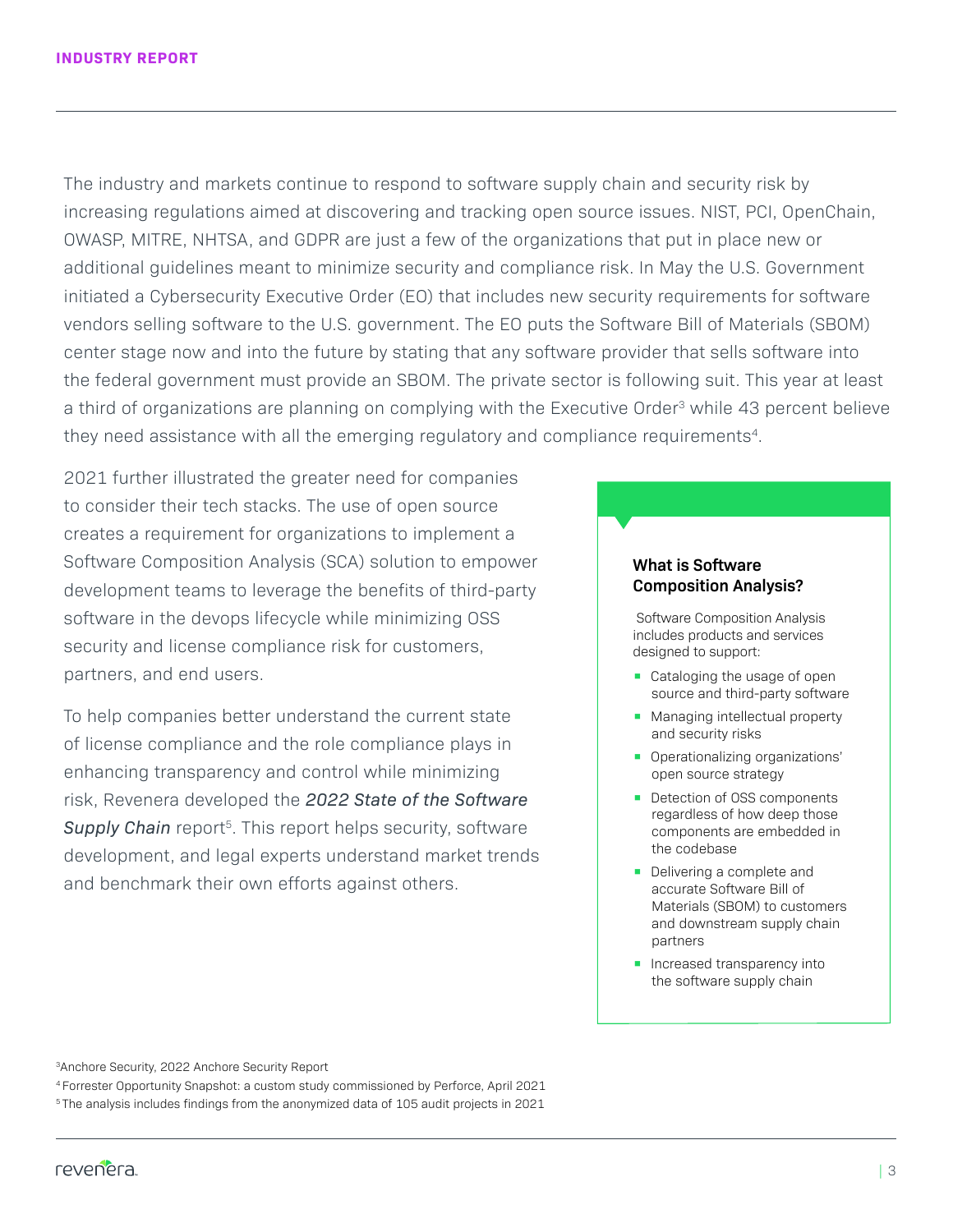Revenera analyzed audit projects from 2021 to look at the difference between open source awareness and actual open source use. The numbers show that, still, most companies are not aware of most of the open source components they are using and, as a result, face license compliance issues and unknown potential exposures to security vulnerabilities in their applications.

Revenera also performed analysis on the types of audits being performed as well as the priority level of uncovered issues. Companies looking to perform audits of their open source use can better understand when a deep dive is needed, the extent to which they are vulnerable to high priority, high-impact problems, and the critical path to issue remediation.

### Open Source Use Awareness

Awareness of the potential security and license compliance risk your organization faces is the first step to building and maintaining a successful open source management strategy. However, close to 70 percent of organizations do not have company-wide policies for properly using open source, identifying associated security vulnerabilities, and complying with the requirements of the associated open source license7.

The Revenera audit team identified 12 percent more issues in 2021 (over prior year) with 2,200 issues uncovered per audit project compared to 1,959 in 2020. 61 percent of the scanned codebase files were attributed to open source, up 6 percentage points from 2020. However, only 17 percent (13,068) of the 230,964 issues eventually uncovered during the audit process were disclosed prior to audit start. Disclosure is trending in the right direction, up over 10 percent from 2020, but the gap is still considerable.













<sup>6</sup> Majority of audits coming from the U.S. and EMEA

7 Forrester Opportunity Snapshot: a custom study commissioned by Perforce, April 2021

**General Analysis Numbers**

- Cross-industry
- Global6
- 230,964 total issues uncovered
- Over 2.6 billion lines of code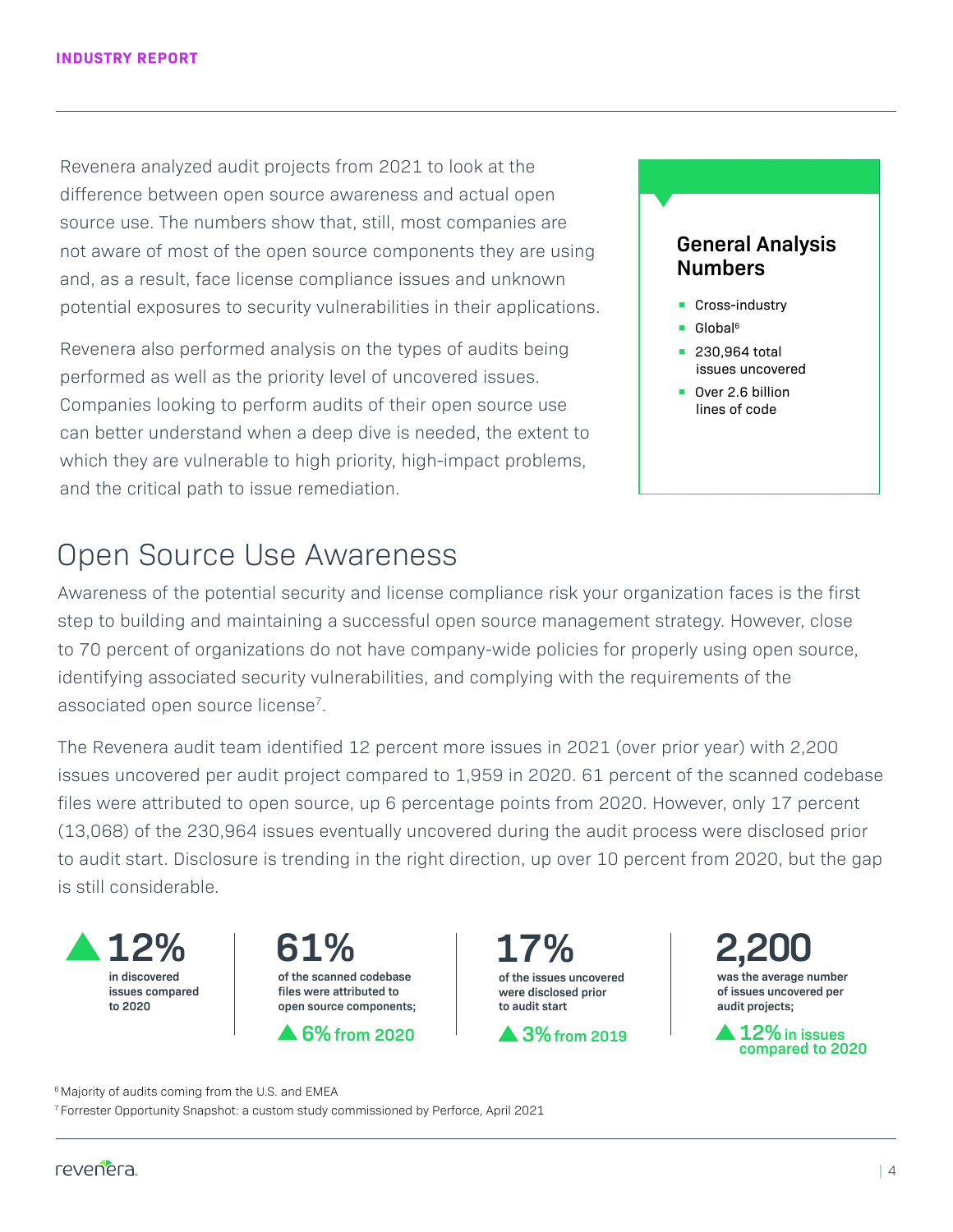## SCA: More Important Now Than Ever

Open source is more pervasive now than ever. Organizations increasingly turn to OSS to power digital transformation and drive efficiencies and flexibility into their applications. Without a comprehensive strategy to govern the use of open source, organizations risk missing out on the benefits it can deliver.

The number of binaries in a typical application codebase continues to go up. Compared to source code, binaries are more complex in that they often have combined IP from multiple sources and are made up of many constituent files. Revenera found a 7 percent increase in binaries compared to 2020. With both the maturity and complexity of the software supply chain, it's more important than ever to better understand what's in your code. Additionally, Revenera discovered 11,500 lines of code for every uncovered issue—a 5% increase compared to 2020.

*"Understanding your organization's risk from open source software, in terms of both "how likely" and "how much impact," is the key to making well-informed business decisions…which can start by investing in a Software Composition Analysis of your own codebase."*

> *- Derek Brink, "Open Source Software: To Get More Value, Manage Your Risks"*

റ—റ—റ  $-0-0-$ 



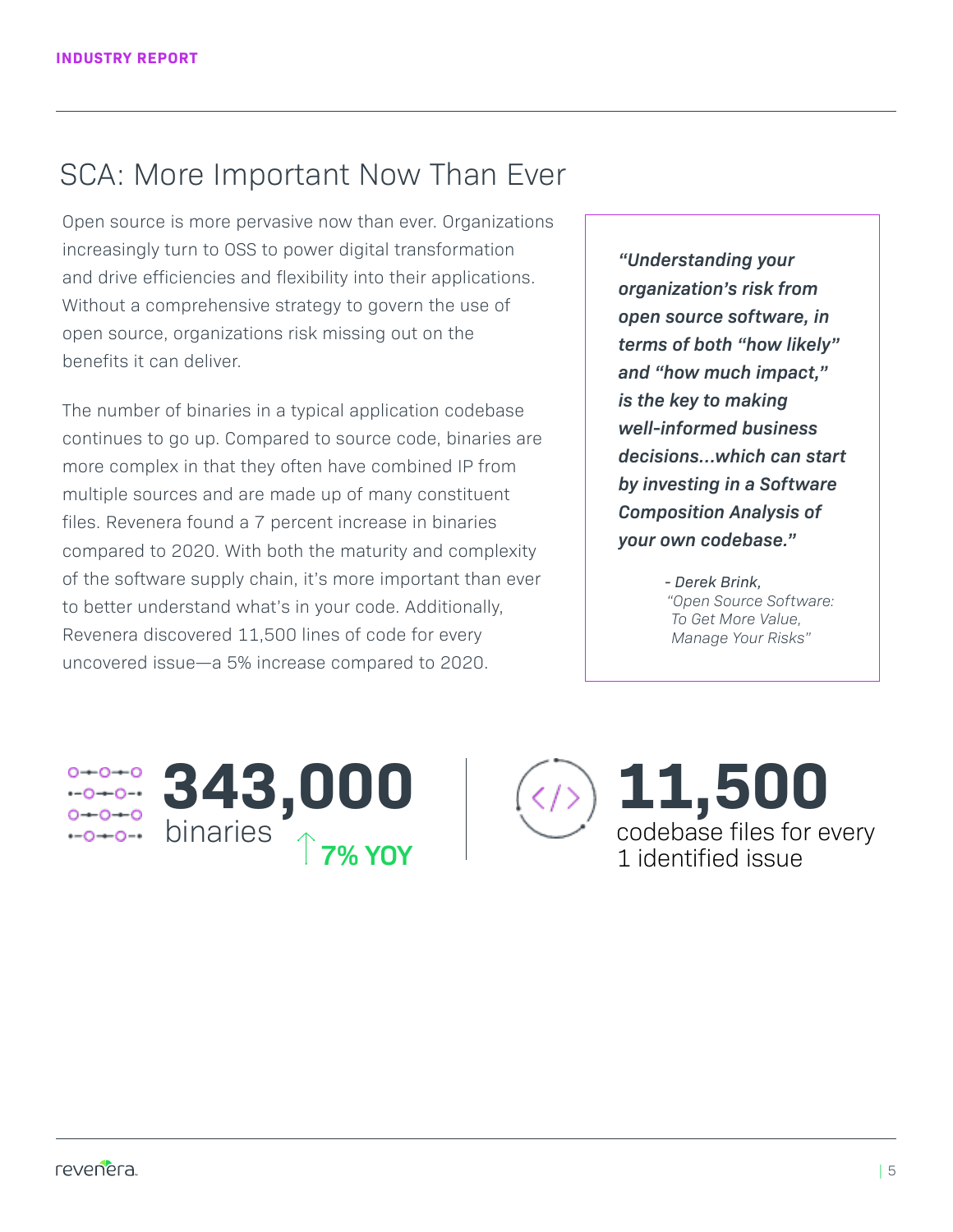## License Compliance

The issues uncovered in codebase scans related to license compliance vary in severity and remediation approaches.

Revenera assigns priority levels to issue detection, with Priority 1 (P1) issues being the most critical to remediate first and quickly because they pose the most critical threat. The Revenera audit team found over 9,500 P1 issues. One out of every 25 license compliance issues uncovered by an audit were considered P1s which represent items with significant business impact and typically requiring a sense of urgency and fast remediation.

#### **Revenera Issue Detection Priority Level Definition**

| <b>Identified Issues</b> |  |  |
|--------------------------|--|--|
| by Priority Level        |  |  |

**Identified Issues**

| <b>Priority Level</b> | Description                                                                                                                          | Revenera Recommendation                                                                                        |       |
|-----------------------|--------------------------------------------------------------------------------------------------------------------------------------|----------------------------------------------------------------------------------------------------------------|-------|
| <b>P1</b>             | High severity issues such as strong Copyleft<br>compliance issues involving the APGL and<br>GPL, or other important vulnerabilities. | Remediate and fix P1 issues first and<br>with urgency because they represent<br>a critical IP security threat. |       |
| <b>P2</b>             | Secondary priority issues related<br>to commercial and vanity licenses.                                                              | Create a plan to resolve these issues<br>after P1 threats are remediated.                                      | 3     |
| P <sub>3</sub>        | Low risk hygiene issues related to permissive<br>license issues such as those under BSD.<br>Apache, and MIT.                         | Not to be ignored long-term, but<br>certainly a slower, more systematic<br>remediation approach is acceptable. | other |



## Deep Code Scanning versus High-Level

The Revenera audit services team conducts several types of audits, based on client request, timing, scanning depth, and need:

- **Forensic Audit Analysis** Performs an in-depth, deep level scan of all evidence types.
- **Standard Audit Analysis** Identifies explicit P1 licenses and large third-party components.
- **Targeted Audit Analysis** Custom audits based on customer need; usually targets specific areas of the codebase.
- **Other** Hybrid of any of the above audit services types.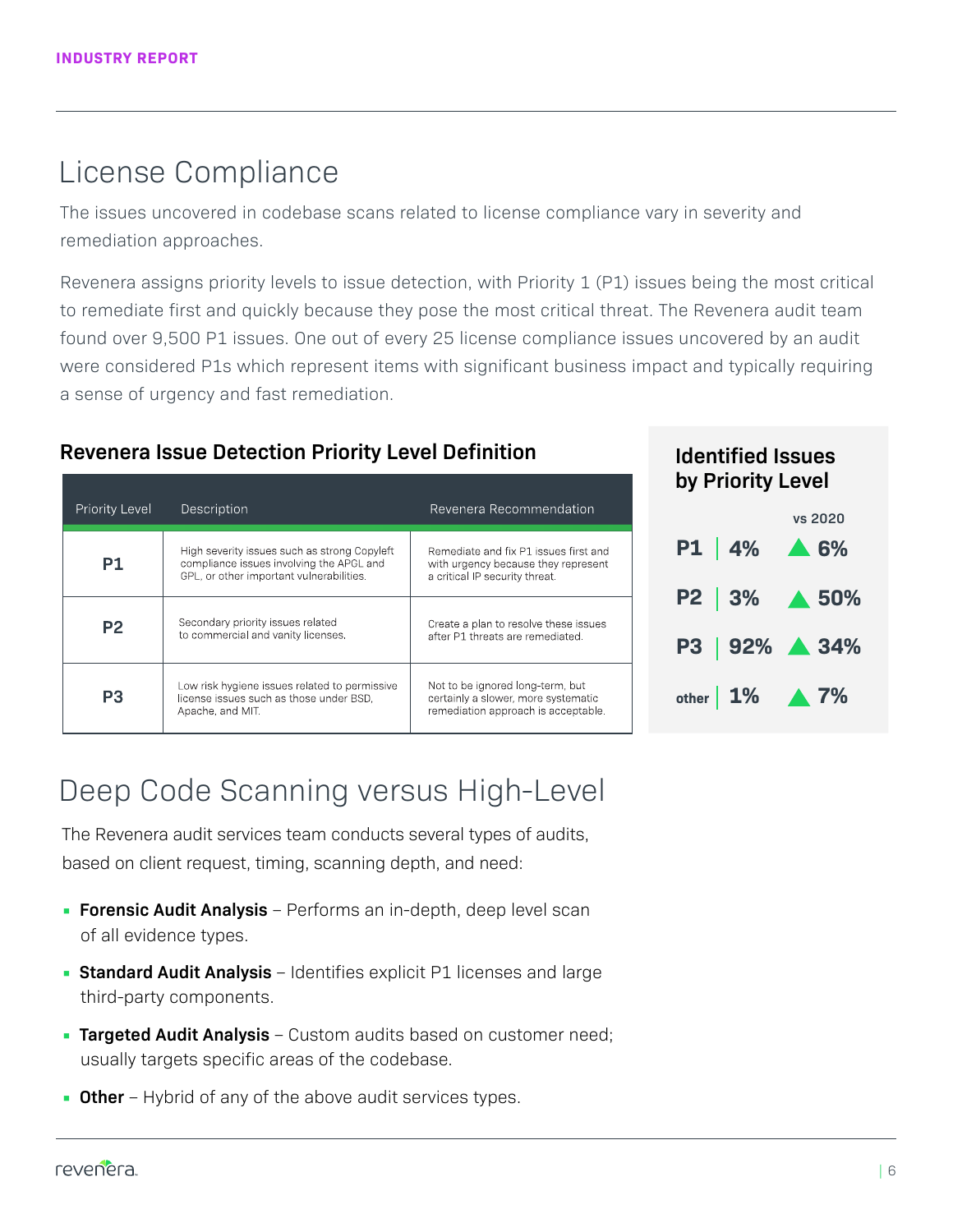Compared to 2020, the audit services team conducted about 15 percent more Forensic Audits. The number of Standard Audits went up by 3 percent, and targeted audits represented 12 percent of all audits conducted in 2021, down from 2020 by 35 percent. Audit customers expected faster turnaround times in 2021 due to an increase in M&A activity. According to a KPMG report, global deal makers announced \$5.1 trillion worth of M&A transactions in 2021; up from \$3.8 trillion in 2020<sup>8</sup>. 80 percent of executives expect that number to grow higher in 2022.

Similarly, Revenera conducts audits for specific events like M&A activity, providing a complete risk profile and forensic report along with a remediation assessment for clients. The team found 103 P1 issues per project representing 5 percent of the total issues uncovered. 65 Priority Level 2 (P2) issues per project were discovered.

#### **Issues Discovered in M&A 4% and Baseline Audit Projects**

| Priority Level | M&A Audits:<br>Issues/Project | <b>Basline Audits</b><br>Issues/Project |
|----------------|-------------------------------|-----------------------------------------|
| <b>P1</b>      | 103                           | 40                                      |
| P <sub>2</sub> | 65                            | 24                                      |
| P <sub>3</sub> | 2,280                         | 989                                     |
| <b>Other</b>   | 18                            | 10                                      |

8 KPMG, 2021 Was a Blowout Year for Global M&A, January 2022





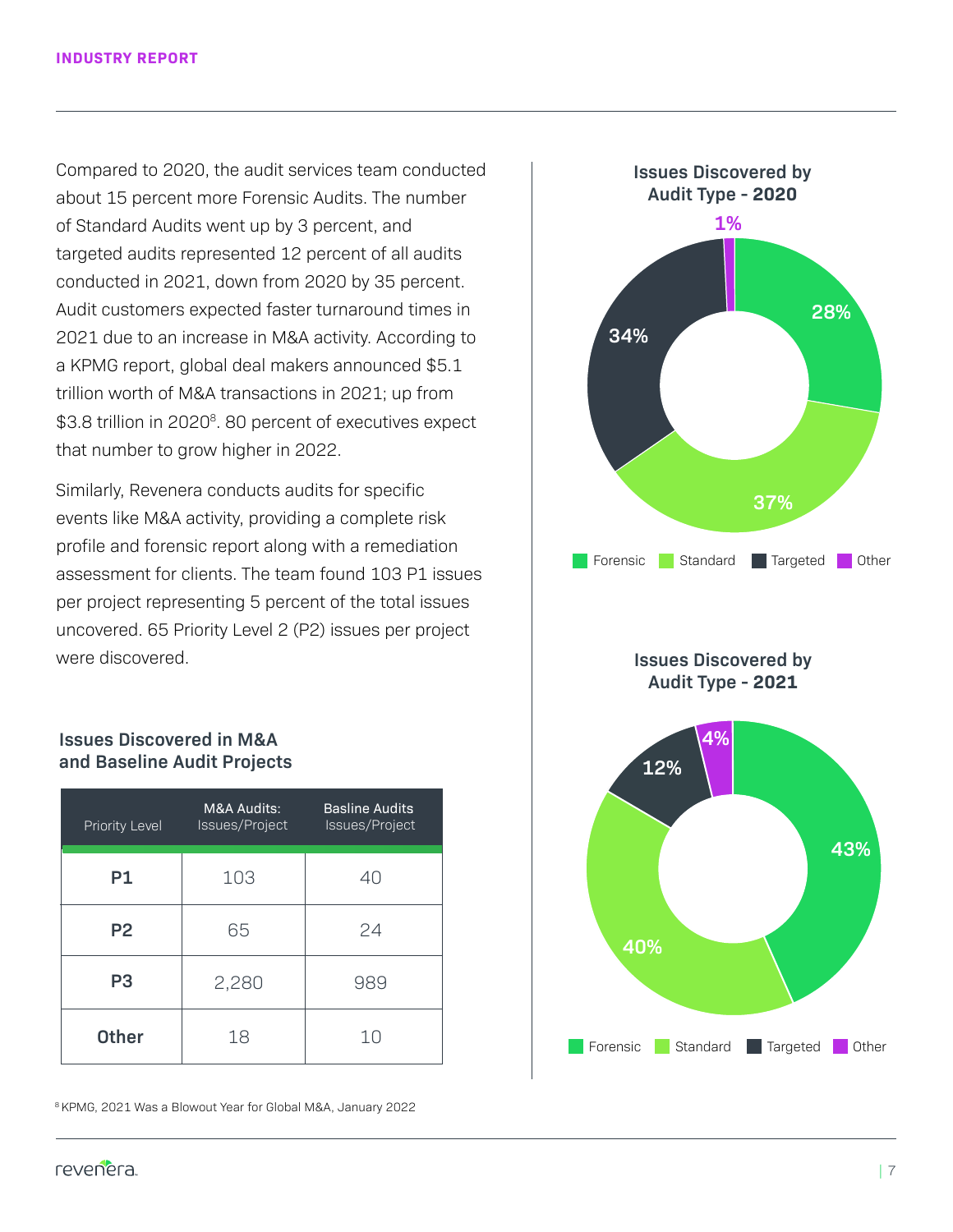## Security Vulnerabilities

Software supply chain attacks grew by more than 300% in 2021 compared to 2020, according to a study by Argon Security<sup>9</sup>. Attackers are focusing more heavily on open source vulnerabilities and exploiting the software supply chain and supplier trust. Despite that, the level of security across the software development lifecycle remains low.

Revenera's audit team uncovered 282 security vulnerabilities per audit project, an increase of 217 percent over 2020<sup>10</sup>. 27 percent of those vulnerabilities have a "high" CVSS severity rating.





#### **Major Cybersecurity Attacks in 2021**

2021 brought more sophisticated cybersecurity adversaries, more pervasive threats and more damage, quicker, thus the need for increased regulatory compliance. Here are some of the more high-profile, significant attacks from last year:

**December '20/January: SolarWinds** - Russian attackers compromised about 100 private corporations in the United States and nine federal agencies' networks.

**January: Microsoft Exchange** - Chinese hacking group Hafnium found vulnerabilities in Microsoft Exchange that gave them access to the email accounts of at least 30,000 organizations in the U.S. and 250,000 globally.

**May: Colonial Pipeline** – The criminal group DarkSide breached Colonial Pipeline's systems and shut down a major fuel supply for the East Coast. Colonial Pipeline's CEO ultimately authorized a \$4.4 million ransom payment to restore the systems. This particular attack showed that US infrastructure was not immune from malicious software attacks.

**December: Log4j** - A zero-day vulnerability in the popular Apache Log4j open source logging library used in nearly every enterprise app and service from vendors including Microsoft, Twitter, VMware, Amazon, and Apple, among others. Shortly after Apache disclosed the remote code execution vulnerability (CVE-2021-44228) on Dec. 9 and released a patch, threat researchers and the U.S. Cybersecurity and Infrastructure Security Agency sounded the alarm that attackers were already exploiting the security flaw, which received a perfect 10 out of 10 CVSS score. Over 1M hacks have exploited the zero day vulnerability, and the impact to these exploits is not yet fully known.

<sup>9</sup> Argon Security, 2021 Study

<sup>10</sup> Data is based on Forensic and Standard audits.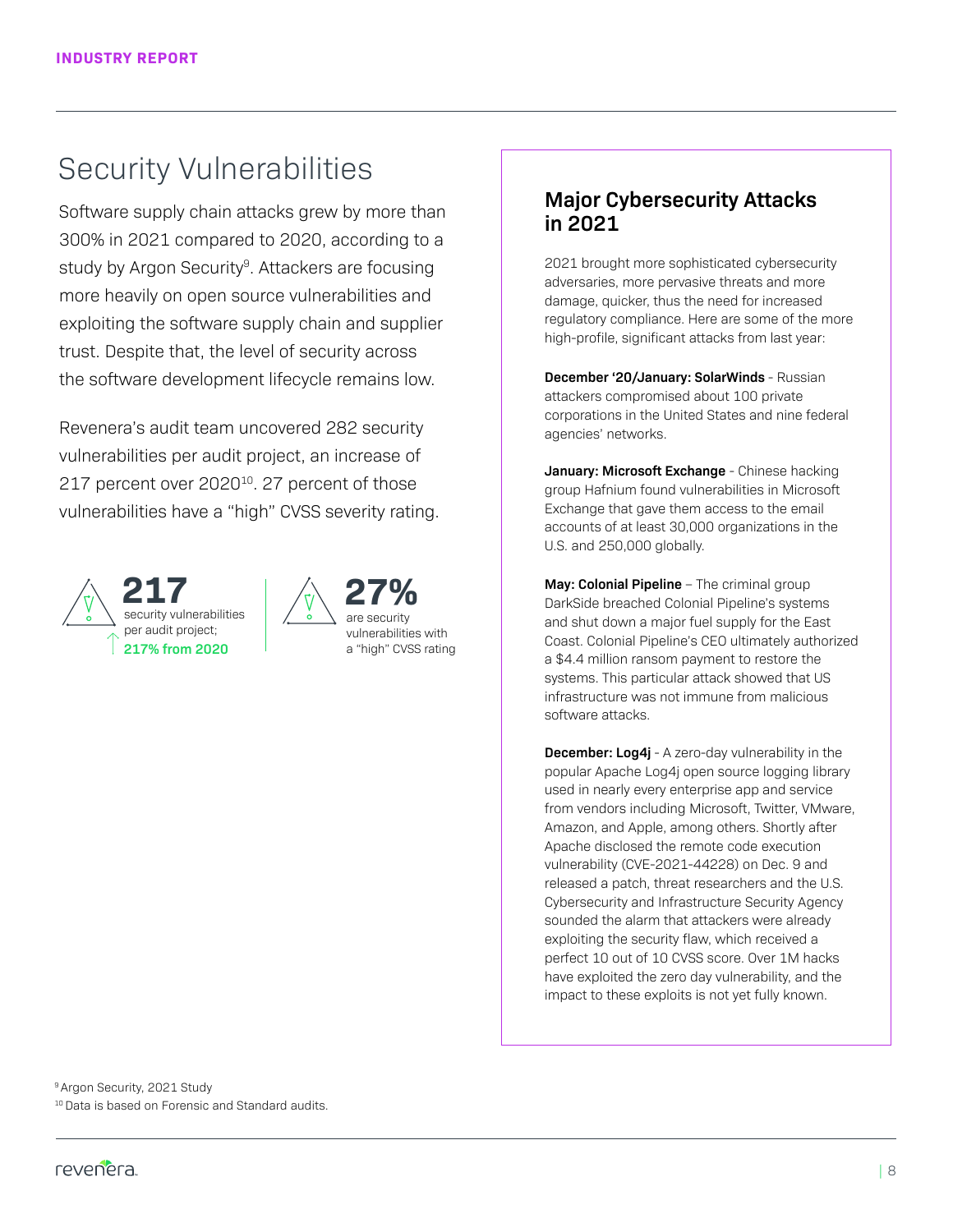## Open Source Licenses

Gartner estimates fewer than 50 percent of organizations have adopted SCA tools, although they predict adoption will increase steadily given the imposed operational risks and the increased need for transparency and an SBOM<sup>11</sup>. This is made more imperative given 39 percent of companies are not confident that their open source components are up to date, secure, or well maintained<sup>12</sup>. SCA tools focus on identifying and providing warnings regarding licenses that may impose terms that are unacceptable to an organization. Ideal solutions offer reports on both direct dependencies (those explicitly invoked by the developer) and transitive dependencies which account for a very long tail of OSS components pulled into an application by the libraries that the application depends on to work.

Open source licenses present a wide disparity in the rights they grant and the imposed obligations. A number of widely used open source packages have no one maintaining them, which increases the overall risk of exploitation since no one is at the wheel releasing patches for security fixes. It is critical for security, compliance, development, and legal teams to know which ones are in dependencies to better understand the potential impact on the software supply chain.

- Across audit services projects in 2022, weak copyleft licenses made up almost 7 percent of the scanned codebase, meaning the software program is free and all modified and extended versions of the program should also be free and released under the same terms and conditions. Developers have the right to use, modify, and share the work as long as the reciprocity obligation is maintained.
- Permissive licenses made up 63 percent of the codebase. Permissive licenses have minimal restrictions, ensuring the freedom to use, modify, and redistribute, while also allowing proprietary derivative works. Typically, all that is required is giving credit to the author via proper attributions.
- Strong copyleft licenses comprised 12 percent of the audited codebases. These licenses mandates that any distributed software that links or otherwise incorporates such code be licensed under compatible licenses. The entire work is impacted by the license and not just modified code as is the case with weak copyleft. These licenses have also been called "viral".

<sup>&</sup>lt;sup>11</sup> Gartner, Market Guide for Software Composition Analysis, September 2021 <sup>12</sup> The Tidelift Guide to Managing Open Source, Tidelift, January 2022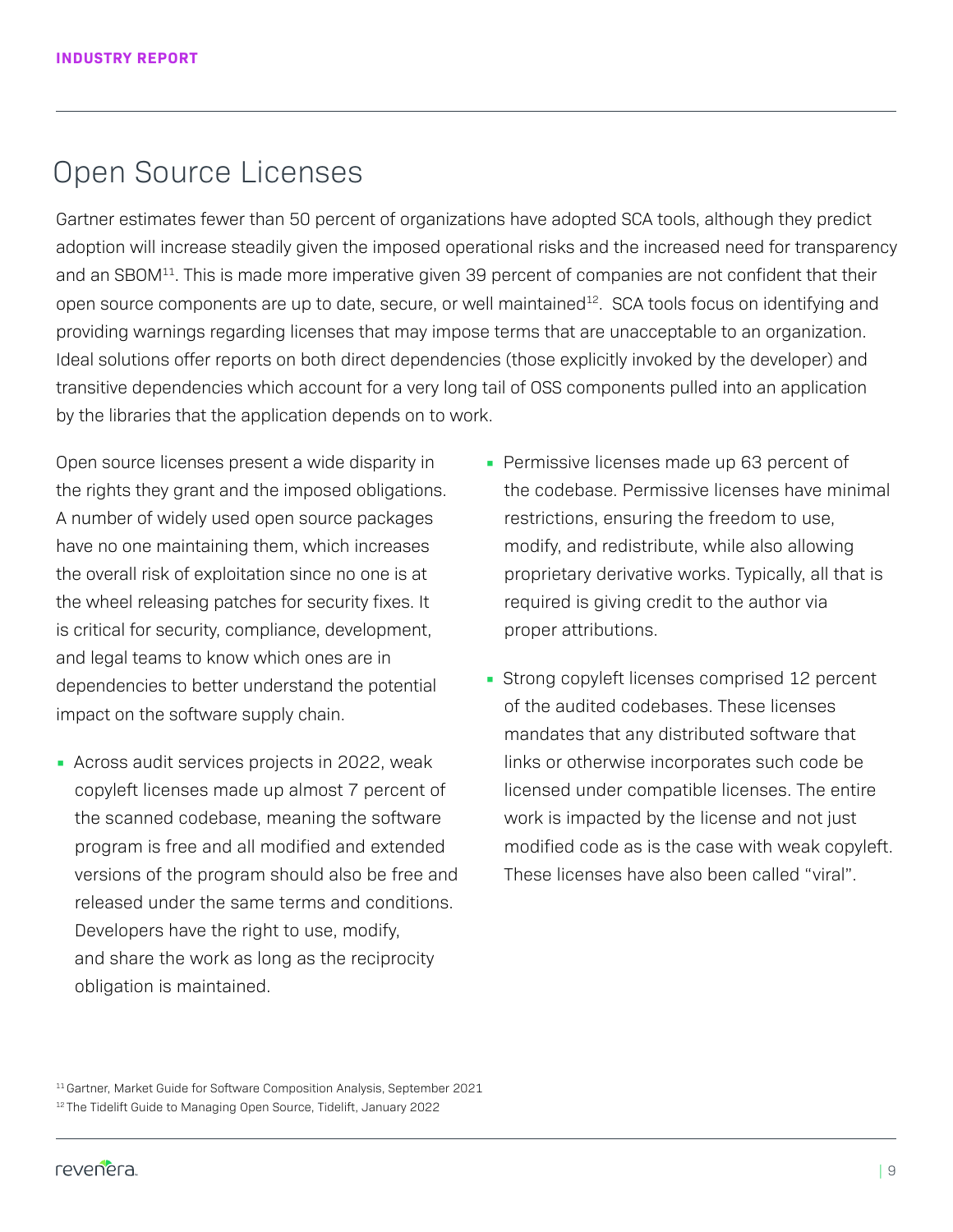Developers and engineering teams know that open source licenses are important and that they matter. License confusion or not understanding the demands of the thousands of licenses that exist can ultimately have enormous business impact if issues lead to possible litigation. It is crucial that every company identifies its own risk tolerance for license use and create policies around what is acceptable.

## **License Types 12% 12% 7% 63%** Copyleft Permissive Strong Copyleft **Other**

## The SBOM: Just the Beginning

2021 was the year of the SBOM as the key artifact for an open source governance process. Driven in large part by a broadening array of stakeholders who need access to its contents and regulatory requirements such as the U.S. government's Cybersecurity Executive Order, the siloed approach to building an SBOM and static way of viewing the data is evolving into an automated, collaborative, and dynamic process.

The sheer number of dependencies and increasing ecosystem (there were 61 million new repositories created in 2021 on GitHub alone<sup>13</sup>) broadens the plane for risk. You simply can't comply with and secure what you don't know is there.

There's now a business mandate for increased visibility into the software supply chain that eclipses legal and security teams and now includes, for instance, those responsible for quality assurance, product safety and export compliance.

As industries and governing bodies increase governance requirements and more companies require an SBOM from software suppliers as part of the contractual process to prove software supply chain security, having a complete, accurate inventory of what's in code will most likely become the norm rather than the exception.

*"Producing a comprehensive Bill of Materials is perhaps one of the most important actions for development teams. You can use it to modify open source policies and quickly react to published vulnerabilities. A BOM lets you know exactly what's in your code."*

 *- Wind River Systems*

<sup>13</sup> [The 2021 State of the Octoverse,](https://octoverse.github.com/) Vol. VI,